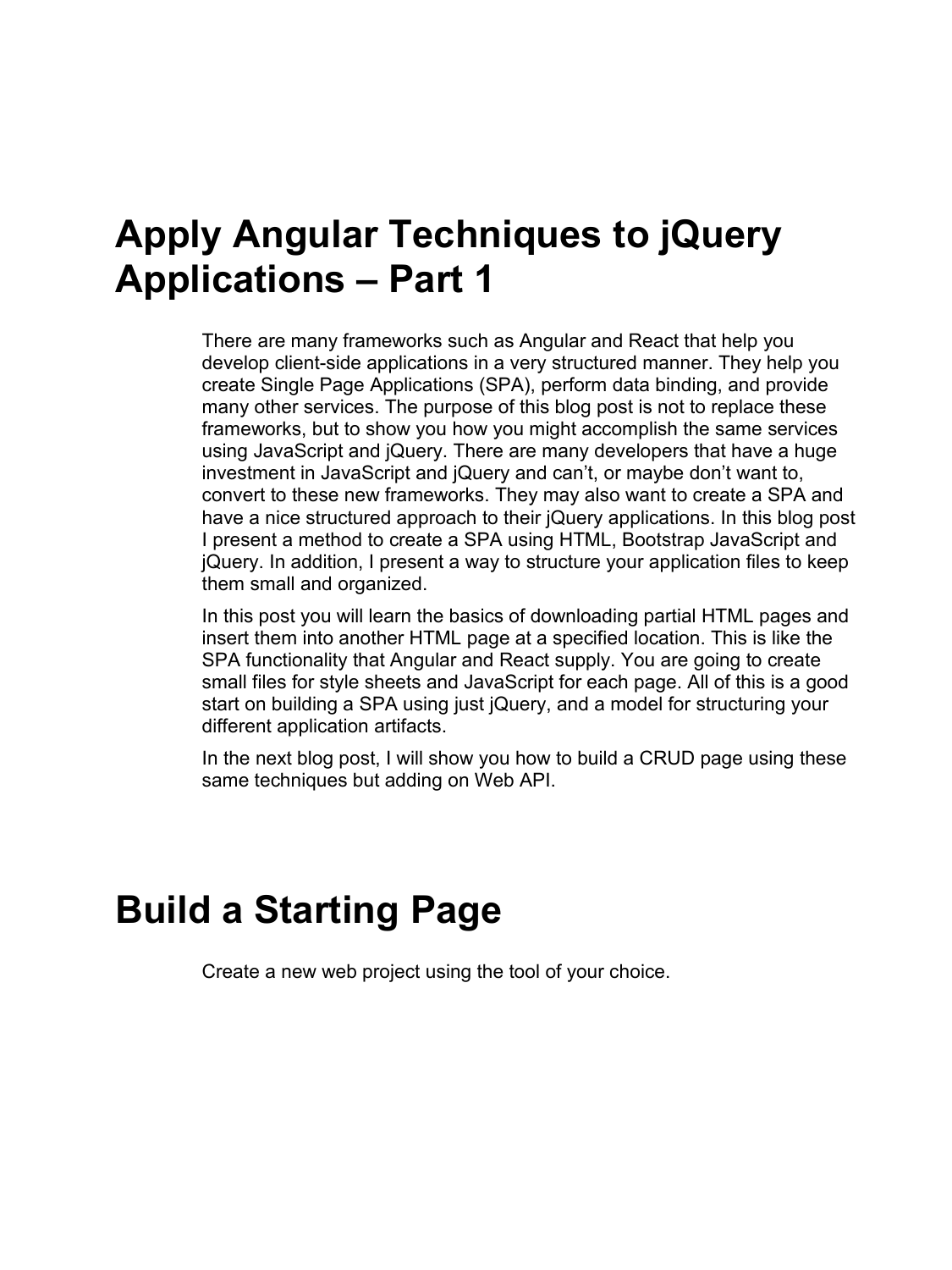```
npm init
npm install bootstrap@3 jquery --save
```
#### **Add index.html**

Add an index.html in the root folder.

```
<!doctype html>
<html>
  <head>
     <meta http-equiv="Refresh" content="0; 
url=http://localhost:3000/src/index.html" />
  </head>
   <body>
     <p>Please follow <a 
href="http://localhost:3000/src/index.html">this link</a>.</p>
   </body>
\langle/html\rangle
```
#### **Add src\index.html file**

Add a new folder named \**src**.

Add an HTML page named **index.html** into the \**src** folder.

```
<html> <head>
   </head>
   <body>
   </body>
\langle/html>
```
In your index.html page, modify the <head> section to look like the following.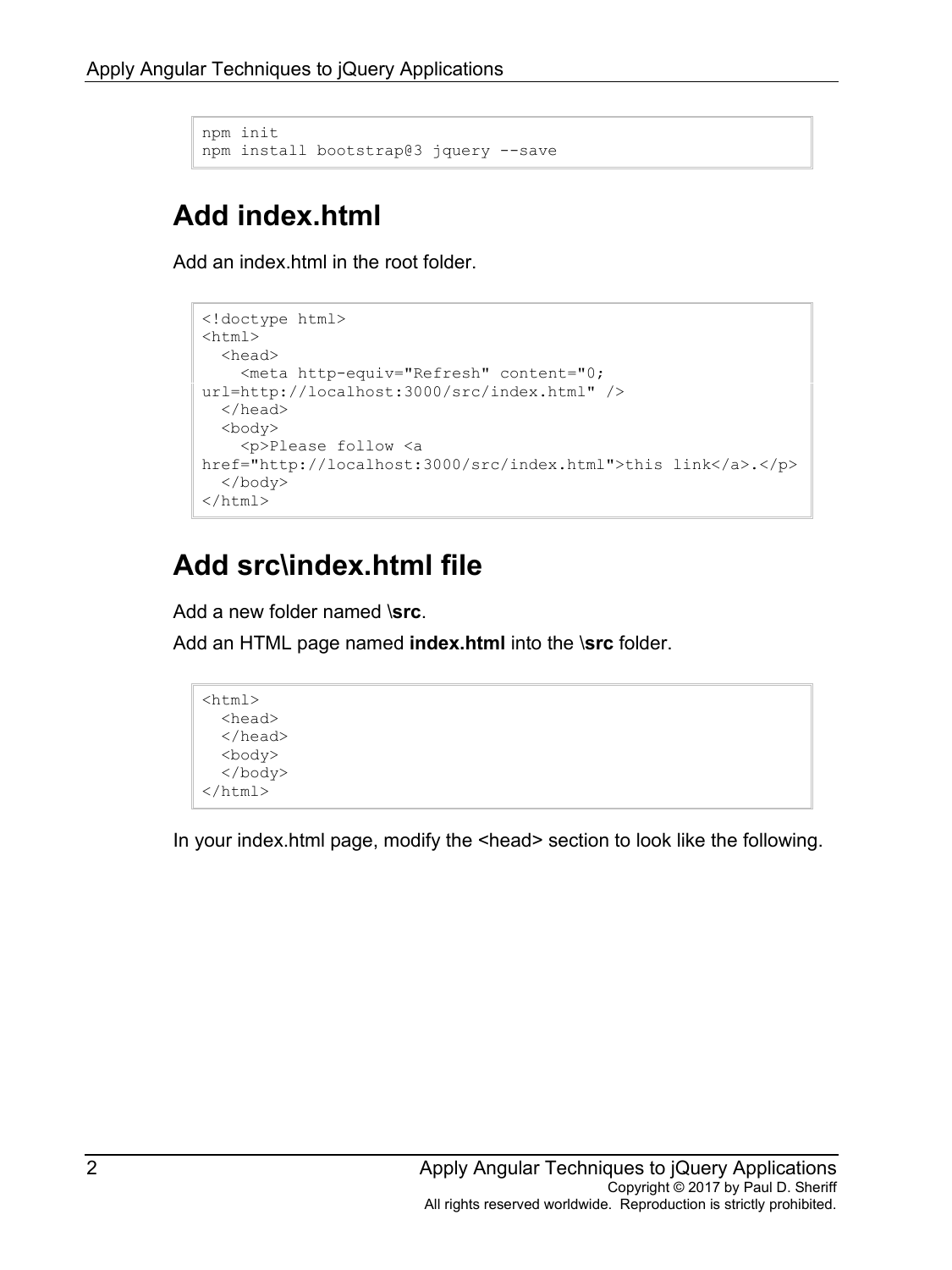```
<head>
  <meta charset="utf-8">
  <meta http-equiv="X-UA-Compatible" content="IE=edge">
  <meta name="viewport"
        content="width=device-width, initial-scale=1">
 <title>jQuery SPA Sample</title>
  <link href="../node_modules/bootstrap
               /dist/css/bootstrap.min.css" 
        rel="stylesheet" />
</head>
```
Just after the <body> tag, add Bootstrap navigation and menu items with their *href* attributes filled in with hashtag values as shown below.

```
<nav class="navbar navbar-fixed navbar-inverse"
      role="navigation">
   <div class="container">
     <div class="navbar-header">
        <a href="#home" class="navbar-brand">
          Home
        </a>
    \langle div\rangle <ul class="nav navbar-nav">
       \langleli>
          <a href="#about">About</a>
       \langle/li>\langleli>
          <a href="#contact">Contact</a>
      \langle/li>\langle/ul>
  \langle div>
\langle/nav\rangle
```
Just below the navigation area, add a new <div> and use the Bootstrap class of "container". It is within this area that we want our partial pages to be displayed. Add a new element named called "contentarea". This is an element name you are just making up.

```
<div class="container">
  <contentarea></contentarea>
\langle/div\rangle
```
Below this code, add <script> tags for jQuery and Bootstrap.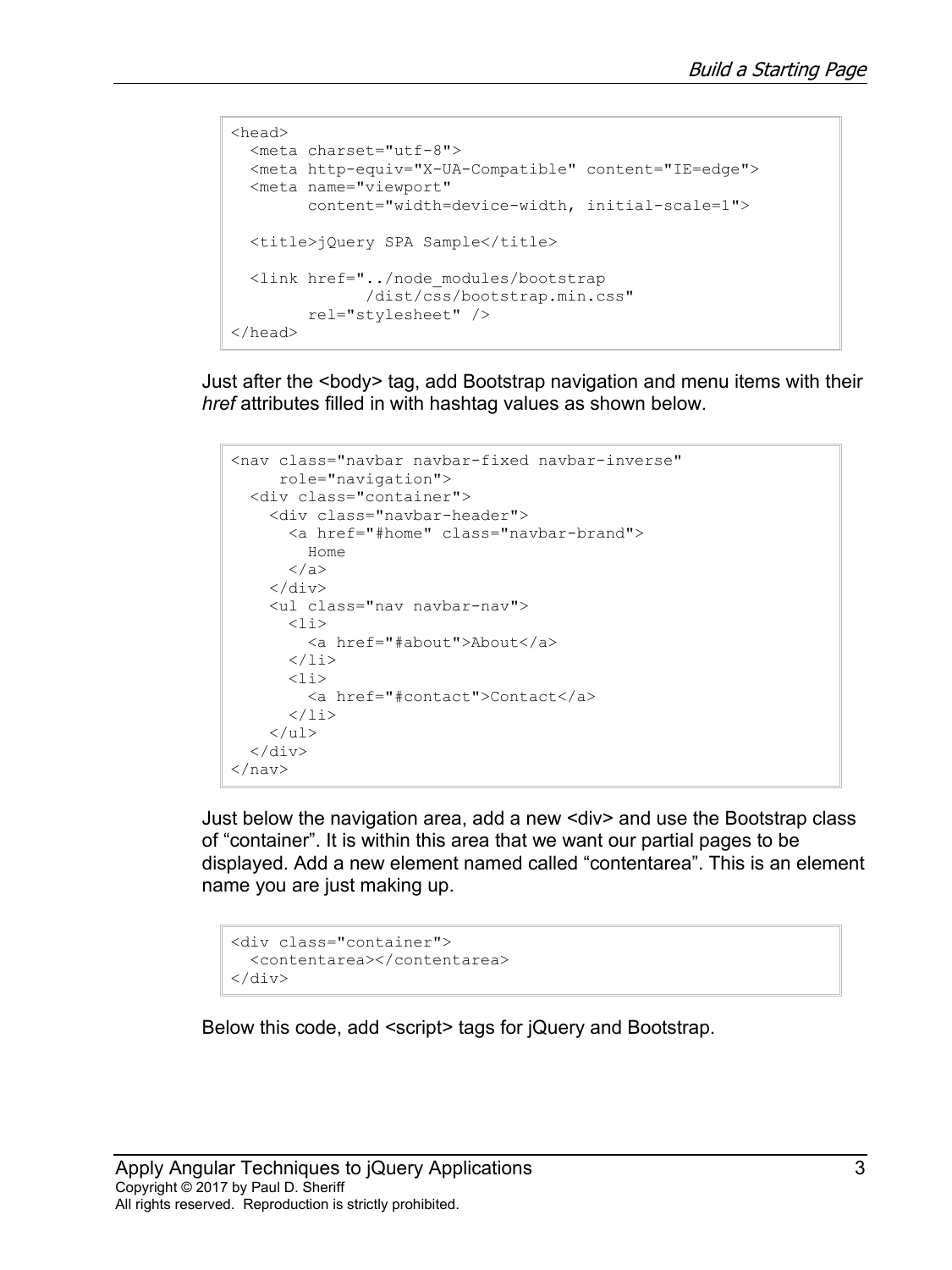```
<script 
src="../node_modules/jquery/dist/jquery.min.js"></script>
<script 
src="../node_modules/bootstrap/dist/js/bootstrap.min.js"></scr
ipt>
```
Add a new folder named \**scripts**.

#### **Try it Out**

If you are using VS Code, install a simple HTTP server, otherwise if you try to run it locally, you get a CORS error.

```
npm install lite-server --save-dev
```
Open package.json and add within the "scripts" property:

```
"scripts": { 
 "dev": "lite-server"
},
```
Start the server by opening a terminal window and typing in the following command.

npm run dev

#### **Create SPA Common JavaScript File**

Add a file named **spa-common.js** into this folder.

Add the following code into this file.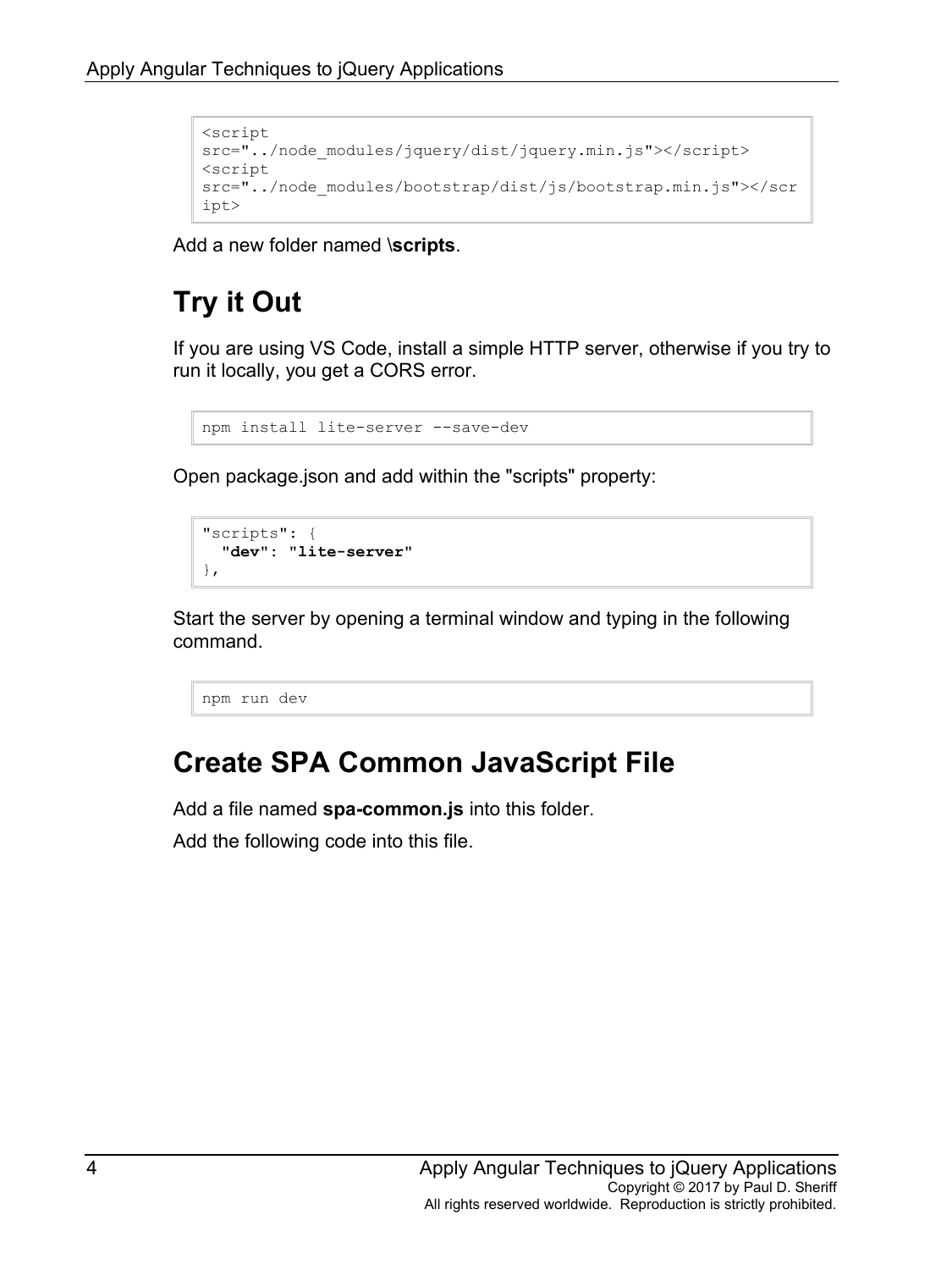```
'use strict';
$(document).ready(function () {
  // Trigger home page
  window.location.replace(window.location.href + "#home");
  // Respond to changes in hash
  window.onhashchange = function () {
     if (window.location.hash) {
       // Remove # to create the page file name
      let pageName = window.location.hash.substr(1);
       // Use jQuery to retrieve partial page
       $("contentarea").load(pageName + ".html",
         function(response, status, xhr) {
        if(status == "error") {
           console.error("Can't retrieve partial page: '"
            + pageName + ".html' - " + JSON.stringify(xhr));
 }
       });
     }
   }
});
```
Add a reference to this file from the index.html page

```
<script src="../scripts/spa-common.js"></script>
```
#### **Home Page**

Create a new page called **home.html** within the \src folder. This is going to be one of the partial pages that will be loaded and placed in between the <contentarea> and the </contentarea> tags.

```
<div class="row">
   <div class="col-xs-12">
     <h1>Home Page</h1>
  \langle div\rangle</div>
```
#### **About Page**

Create a new page called **about.html** within the \src folder that will also be loaded into the content area.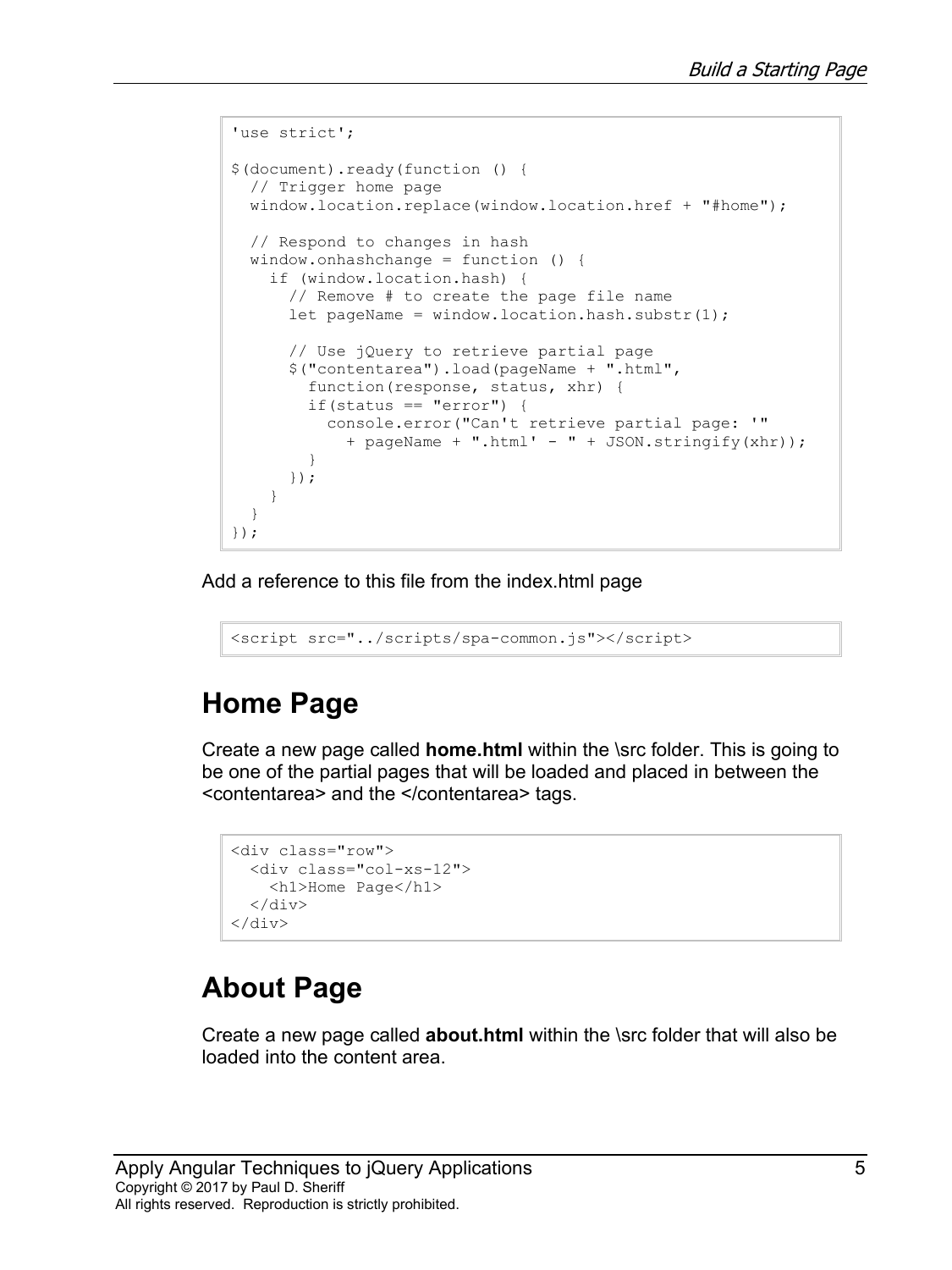```
<div class="row">
  <div class="col-xs-12">
     <h1>About Page</h1>
   </div>
\langle/div\rangle
```
#### **Contact Page**

Create a new page called **contact.html** within the \src folder that will also be loaded into the content area.

```
<div class="row">
  <div class="col-xs-12">
    <h1>Contact Us Page</h1>
 \langle div>
</div>
```
### **Try it Out**

Go back to the browser.

Click on the About and Contact menu items to see them displayed. If they are not displayed, check the console window.

## **Create Functions**

Instead of having one large \$(document).ready() function, let's separate the functionality into some different functions. This will better prepare us for creating a closure later.

#### **The loadPage Function**

The process of loading a partial HTML page and displaying it within a specific area on a page can be made very generic. Let's break this part of the previous code into its own separate function named loadPage().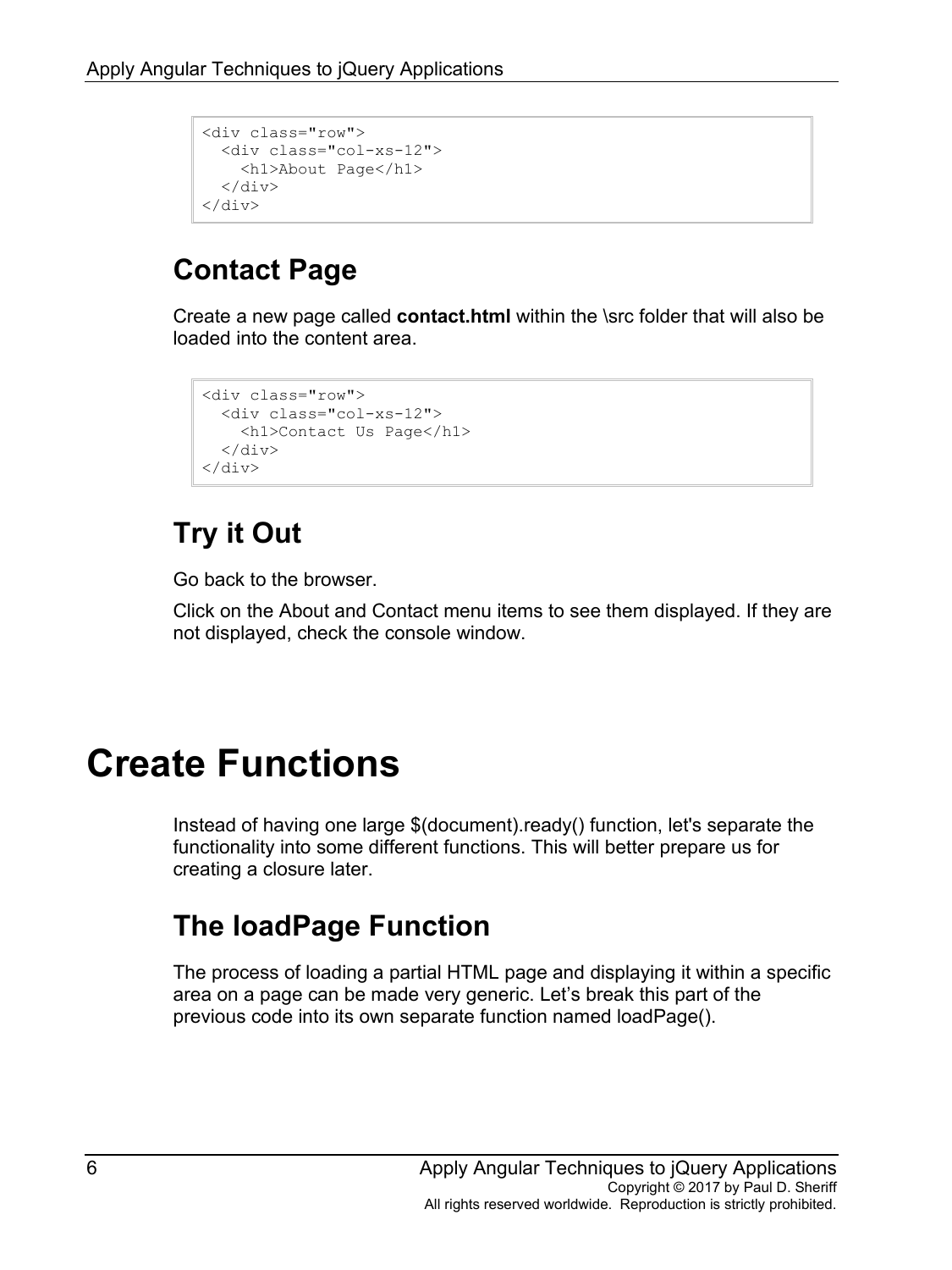```
function loadPage(contentArea, pageName) {
 // Use jQuery to retrieve partial page
  $(contentArea).load(pageName + ".html", 
    function (response, status, xhr) {
     if (status == "error") {
        console.error("Can't retrieve partial page: '"
          + pageName + ".html' - " + JSON.stringify(xhr));
 }
     }
  );
}
```
#### **The changePage Function**

The process of taking the hash name, stripping out the leading hash symbol, and calling the loadPage() function can be made into another function called changePage().

```
function changePage(contentArea, hashValue) {
  // Remove # to create the page file name
 let pageName = hashValue.substr(1);
  // Load the partial HTML page
   loadPage(contentArea, pageName);
}
```
#### **Rewrite Document Ready Function**

From the onhashchange event you now only need to call the changePage() function. Below is the complete document.ready() function you replace with the code that is currently in your page.

```
$(document).ready(function () {
  // Trigger home page
  window.location.replace(window.location.href + "#home");
  // Respond to changes in hash
  window.onhashchange = function () {
     changePage("contentarea", window.location.hash);
   }
});
```
#### **Try it Out**

Run the page again and ensure everything works as expected.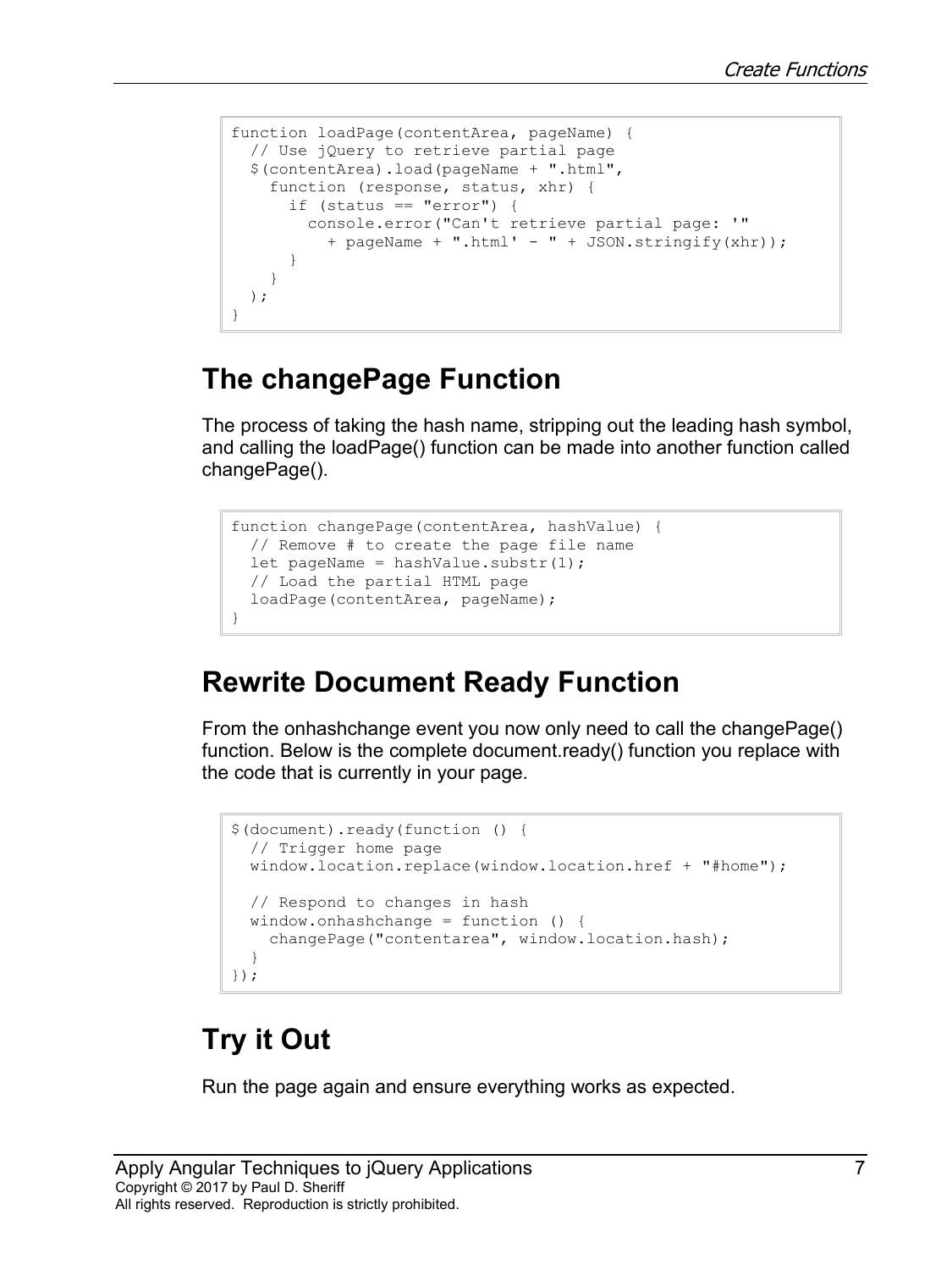#### **Fix Bug**

There is a bug in our code where if you have a #home, or any other hash in the address bar and you hit the Enter key on the address bar, you get two hash tags in the address bar.

Modify the \$(document).ready() to be as follows:



# **Add Custom CSS and JS to Partial Page**

Having custom style sheets and JavaScript files particular to one page is always a best practice. Even though you are using partial pages, there is no reason you can't add styles and JavaScript to those pages. Add a new style sheet named **about.css** within the \src folder and add the following code into this new file.

```
.about-h1 {
  color: blue;
}
```
Now add a JavaScript file named **about.js** within the \src folder and add the following code into this file.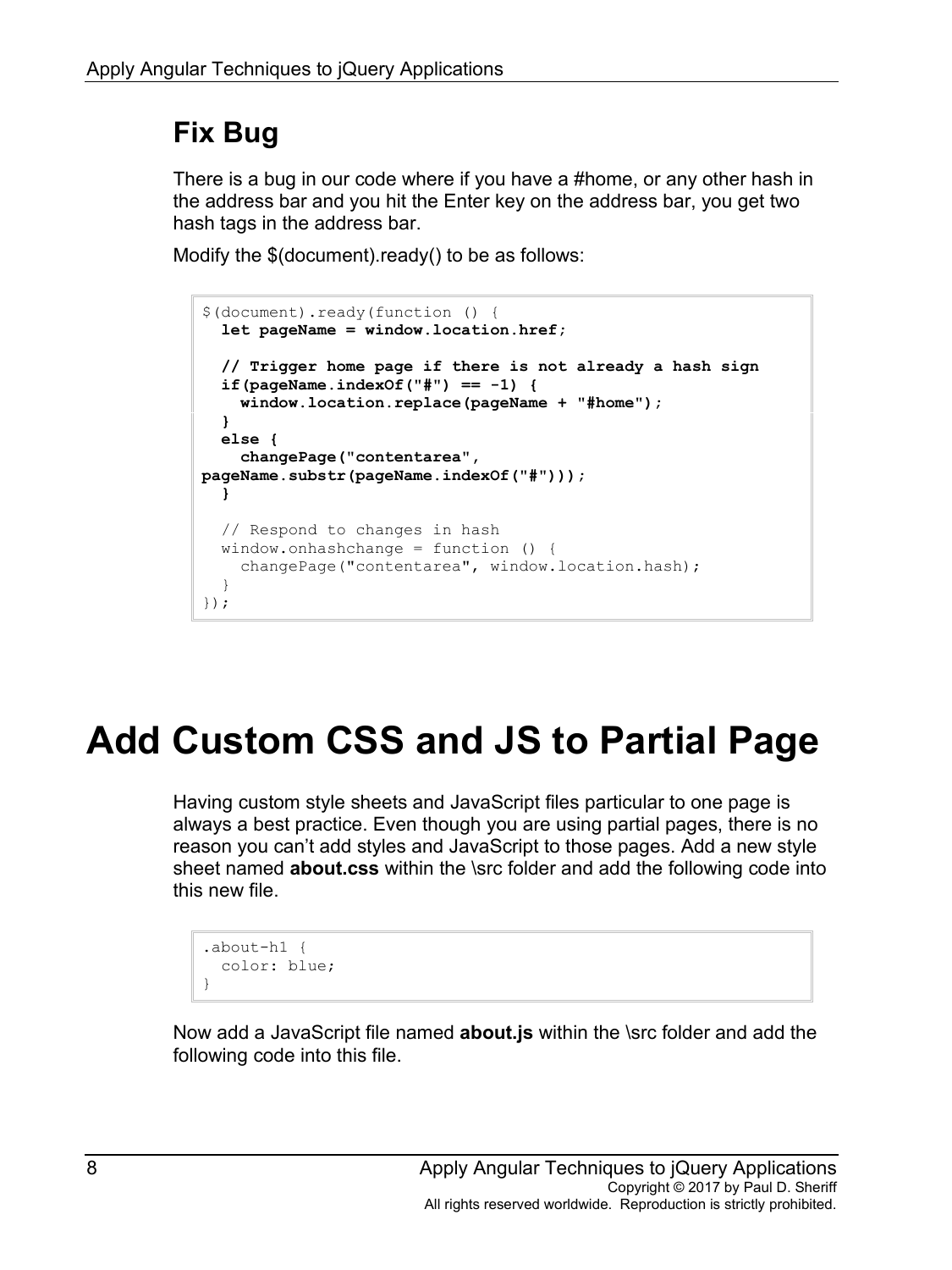```
'use strict';
function aboutHello() {
  alert("Hello from About Page");
}
```
Open the **about.html** and modify the HTML to match what is shown below.

```
<link href="about.css" rel="stylesheet" />
<div class="row">
   <div class="col-xs-12">
     <h1 class="about-h1">About Page</h1>
  \langle div\rangle\langle/div\rangle<div class="row">
   <div class="col-xs-12">
     <button onclick="aboutHello()">Say Hi</button>
  </div>
</div>
<script src="about.js"></script>
```
#### **Try it Out**

Run your page, click on the About menu and you should now see the title is in a different color. Click on the button and you should see an alert pop-up on your browser.

## **Create a Closure**

Wrap up the functions you created into a closure. Open the **spa-common.js** file in your \scripts folder and modify the code to look like the following.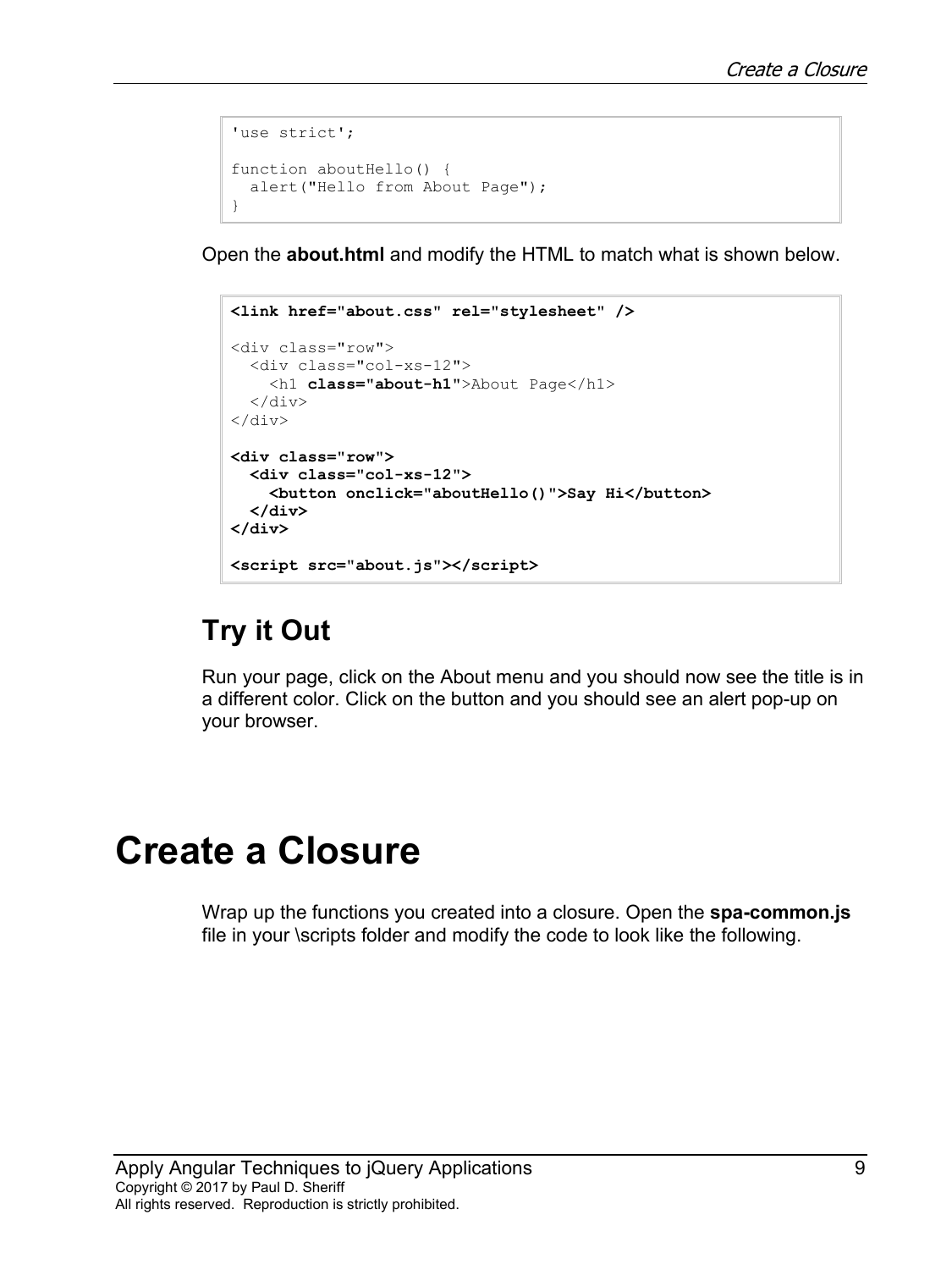```
'use strict';
$(document).ready(function () {
 let pageName = window.location.href;
   // Trigger home page if there is not already a hash sign
 if(pageName.indexOf("#") == -1) {
     window.location.replace(pageName + "#home");
   }
  else {
     spaController.changePage("contentarea", 
pageName.substr(pageName.indexOf("#")));
  }
   // Respond to changes in hash
  window.onhashchange = function () {
     spaController.changePage("contentarea", 
window.location.hash);
  }
});
/**
* SPA Component
*/
let spaController = (function () {
  /**
    * Private functions
    */
  function loadPage(contentArea, pageName) {
     // Use jQuery to retrieve partial page
     $(contentArea).load(pageName + ".html", 
       function (response, status, xhr) {
        if (status == "error") {
           console.error("Can't retrieve partial page: '"
            + pageName + ".html' - " + JSON.stringify(xhr));
 }
 }
     );
   }
   function _changePage(contentArea, hashValue) {
     // Remove # to create the page file name
    let pageName = hashValue.substr(1);
     // Load the partial HTML page
    loadPage(contentArea, pageName);
   }
   /**
    * Public functions
    */
   return {
     "loadPage": _loadPage,
     "changePage": _changePage
   };
})();
```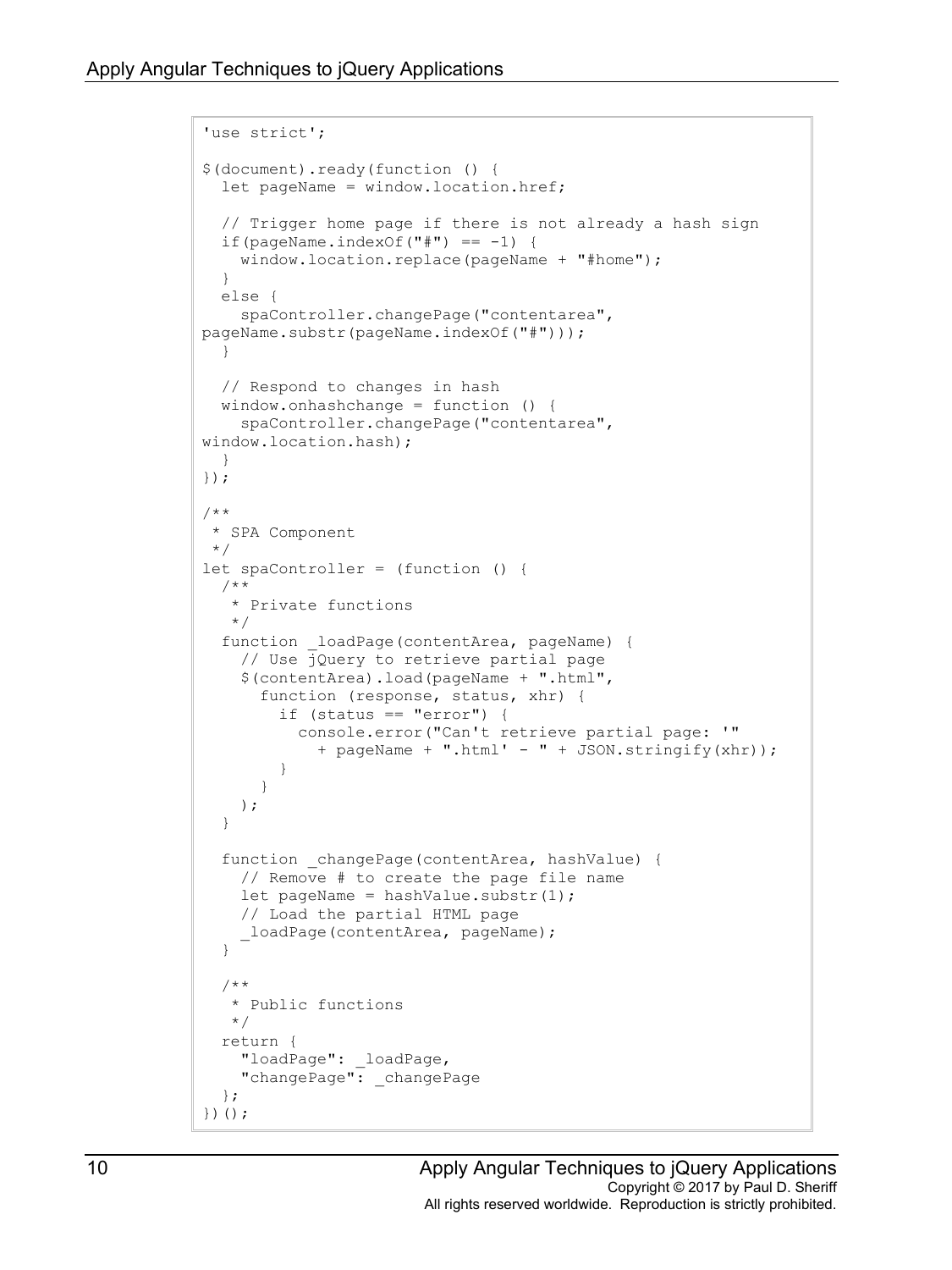The above code creates a closure and assigns that to a variable named **spaController**. You may now access the loadPage() and changePage() functions through this variable.

#### **Try it Out**

Run the page and ensure everything is still working like it was before.

# **Add Title for Each Page**

As you click on each menu, it would be good if the title of each partial page updated the tab in your browser. Let's use the 'title' attribute to specify the name of each page. Modify each anchor tag on your page to add a 'title' attribute as shown below.

```
<a href="#home" title="jQuery SPA Sample" class="navbar-
brand">
  Home
\langlea>
<a href="#about" title="About Us">About</a>
<a href="#contact" title="Contact Us">Contact</a>
```
Add code to the changePage() function to set the document.title property with the value from the 'title' attribute just clicked upon.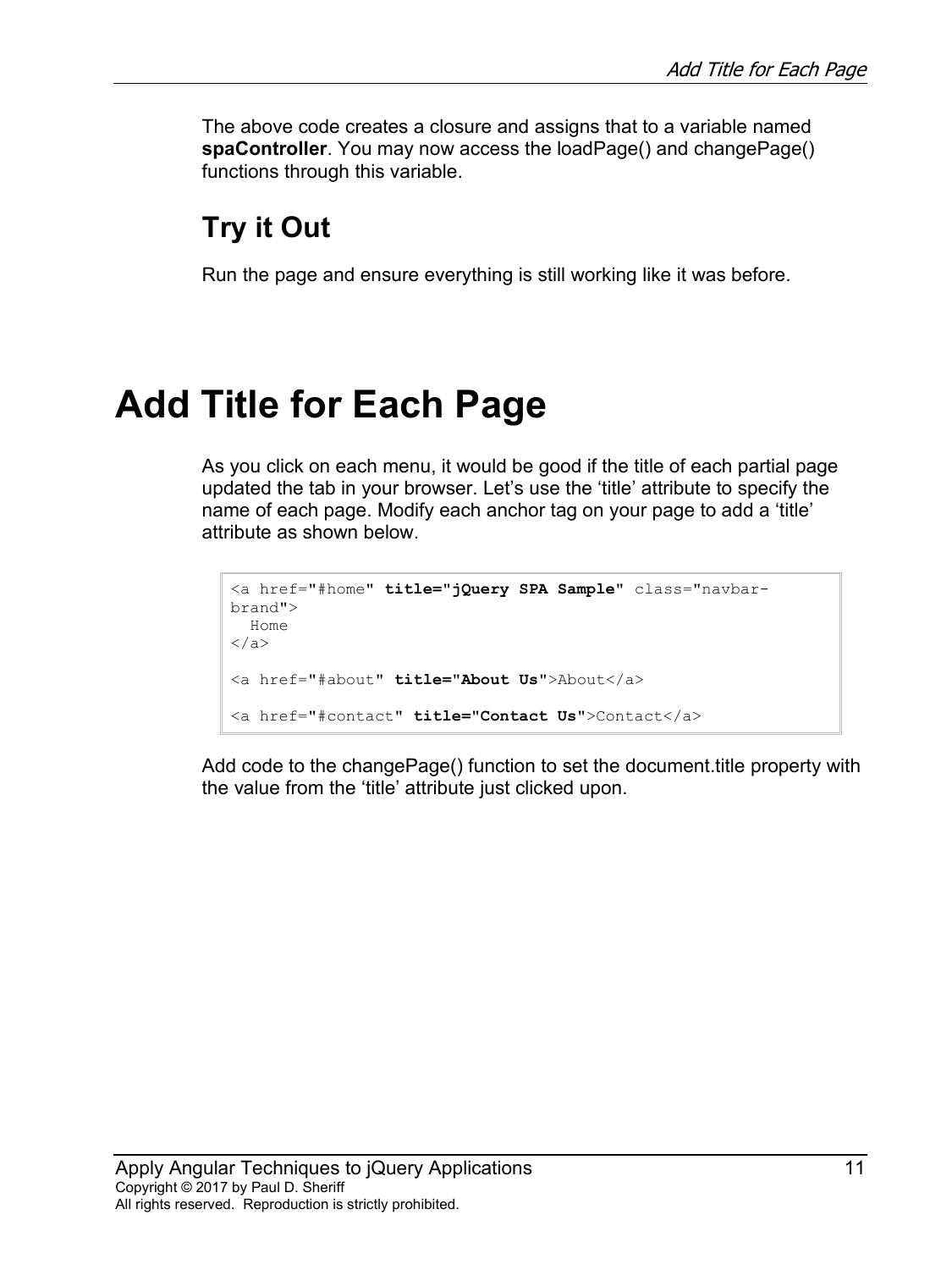```
function changePage(contentArea, hashValue) {
  // Remove # to create the page file name
 let pageName = hashValue.substr(1);
  // Set document title
  window.document.title = $("a[href='" + hashValue + 
"']").attr("title");
  // Load the partial HTML page
  _loadPage(contentArea, pageName);
}
```
Run the application and click on each menu item and watch the title change in the tab of your browser.

## **Move Pages to Different Folder**

Most likely, you will want to separate many of your pages into separate folders.

Create a **\common** folder under the \src folder and move the home.html, about.html and the contact.html pages into the new common folder.

After moving them, you need to somehow specify the path to find these pages. You don't want to modify the *href* attribute, so add a new **'data-pagepath'** attribute to specify the path as shown in the following code.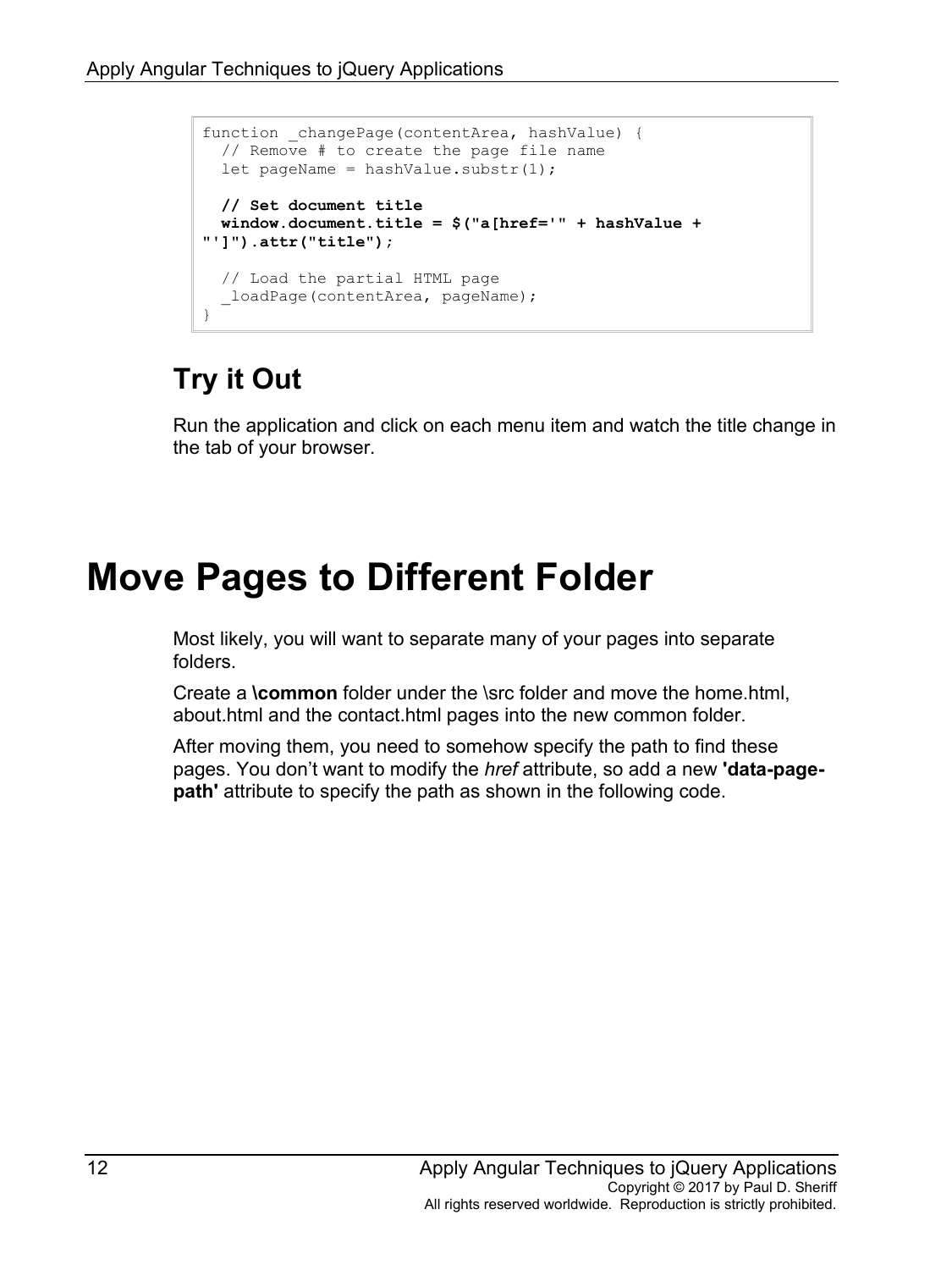```
<a href="#home" 
   title="Home" 
   data-page-path="./common/"
   class="navbar-brand">
  Home
</a>
<a href="#about" 
   title="About" 
   data-page-path="./common/">
  About
</a>
<a href="#contact" 
   title="Contact Us" 
   data-page-path="./common/">
  Contact
\langlea>
```
Retrieve this path from the 'data-page-path' attribute using jQuery. Not every anchor tag has a data-page-path attribute so set the path to an empty string if the attribute is not found. Concatenate the path and the pageName together when passing the file to the loadPage() function.

```
function changePage(contentArea, hashValue) {
   // Get path for partial page
   let path = $("a[href='" + hashValue + "']").data("page-
path") || "";
   // Remove # to create the page file name
  let pageName = hashValue.substr(1);
  // Set document title
 window.document.title = $("a[href=" + hashValue +"']").attr("title");
   // Load the partial HTML page
   _loadPage(contentArea, path + pageName);
}
```
One note here; if you reference .CSS or .JS files from your partial pages within the \common folder, you will need to fully qualify those references. For instance, in the **about.html** page, add the **"./common/"** in front of the each file name as shown below.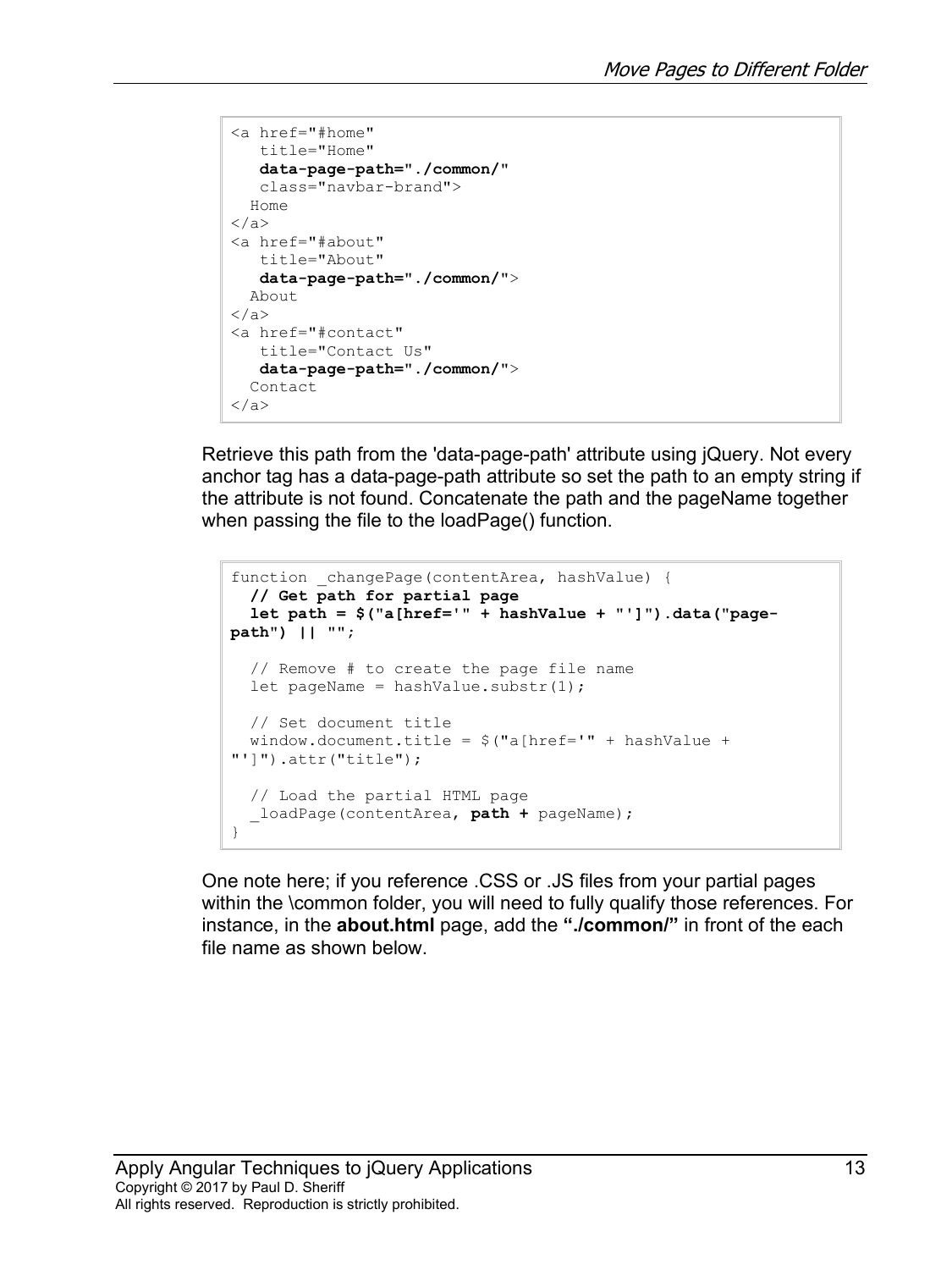```
<link href="./common/about.css" rel="stylesheet" />
<script src="./common/about.js"></script>
```
Run the pages to ensure everything still works as expected.

## **Reset Menu Focus**

Run your index.html page and again click on the About menu, then click on the Contact menu. Now click the back button. Pay attention to where the focus on the menu bar is located. It is still on the Contact menu. Click the back button again so you are back at the home page. The menu focus is still on the Contact menu. This is obviously something we need to fix.

Add a function named resetMenu() in the spa-controller. is file. You will pass the current hash value like #home or #about to this function. You use this value to locate the anchor tag contained in the Bootstrap menu system. Once located, you set focus to that menu. Unfortunately, this also draws a dotted outline around that menu item. You can remove that outline by setting the outline style to 0. Create the following function on your index.html page.

```
function resetMenu(hashValue) {
  // Set focus to menu that matches current page
 $("a[href='" + hashValue + "']").focus();
  // Remove outline around anchor when setting focus
 $("a[href='" + hashValue + "']") . \ncss("outline", "0");}
```
Call this new resetMenu() function from the bottom of the changePage() function.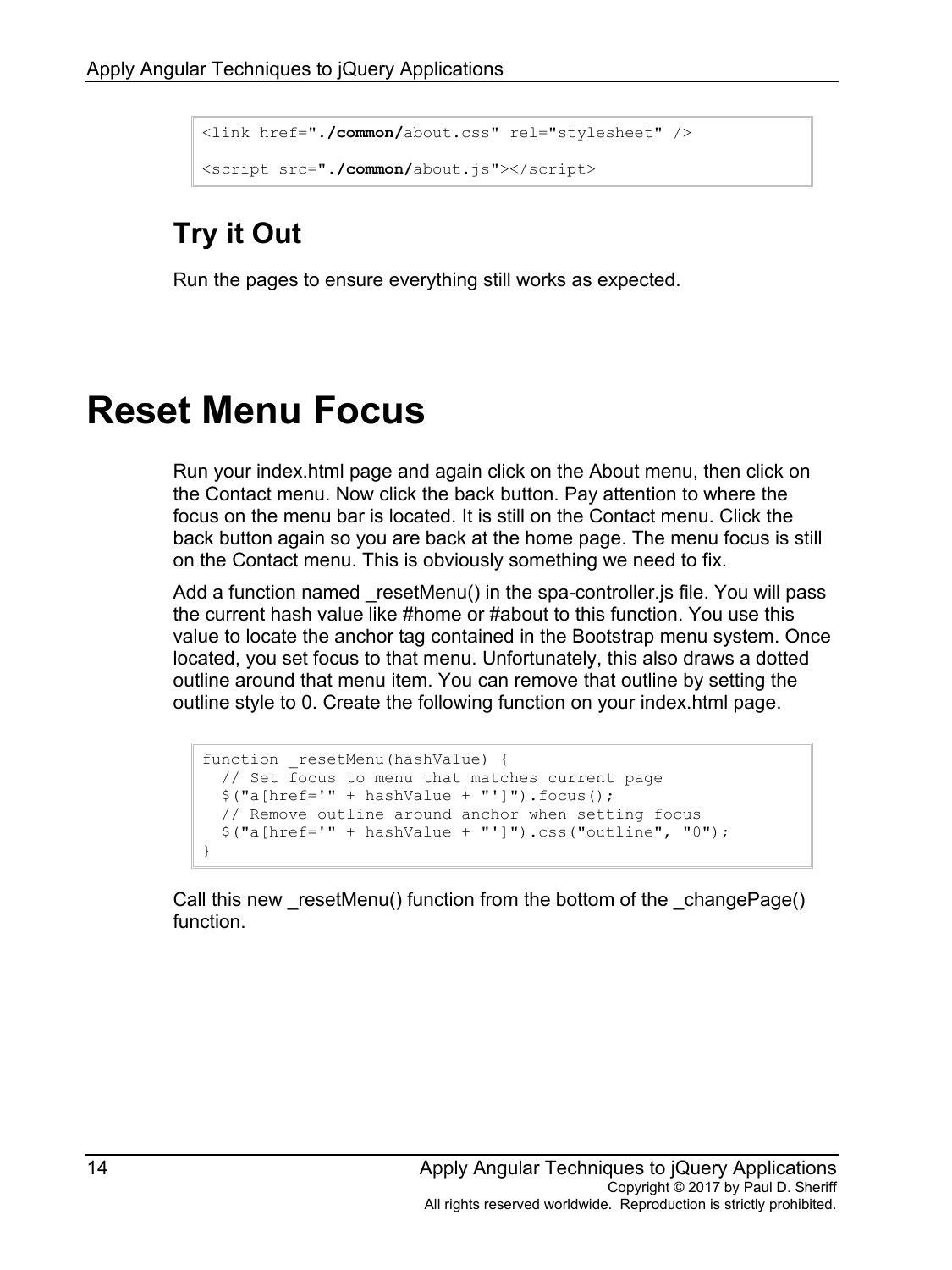```
function changePage(contentArea, hashValue) {
  // REST OF THE CODE HERE
  // ...
  // Reset menu focus
   _resetMenu(hashValue);
}
```
Run the index.html page and ensure that everything still works, and that the back button now resets the menu focus to the current partial page in your spa.

| NOTE: | Be aware that some browsers may be<br>caching old versions of pages. Be sure to<br>use your browsers "clear cache" |
|-------|--------------------------------------------------------------------------------------------------------------------|
|       | functionality periodically. For example,<br>on Chrome, open the F12 tools and<br>press Ctrl-F5 to clear the cache. |

# **Set Specific Start Page**

In the document.ready() function you see the "#home" and the "contentarea" are hard-coded references to the partial page to start with and the element name on index page where all partial pages should be loaded. We can get rid of the "#home" page and place that into a "data-" attribute on the index.html page. Open the index.html page and modify the <contentarea> tag to include a 'data-page-start' attribute. Set that attribute to the first partial page you want to display when this page loads.

<contentarea **data-page-start="#home"**></contentarea>

Open the spa-common.js file and make the document.ready() function look like the following: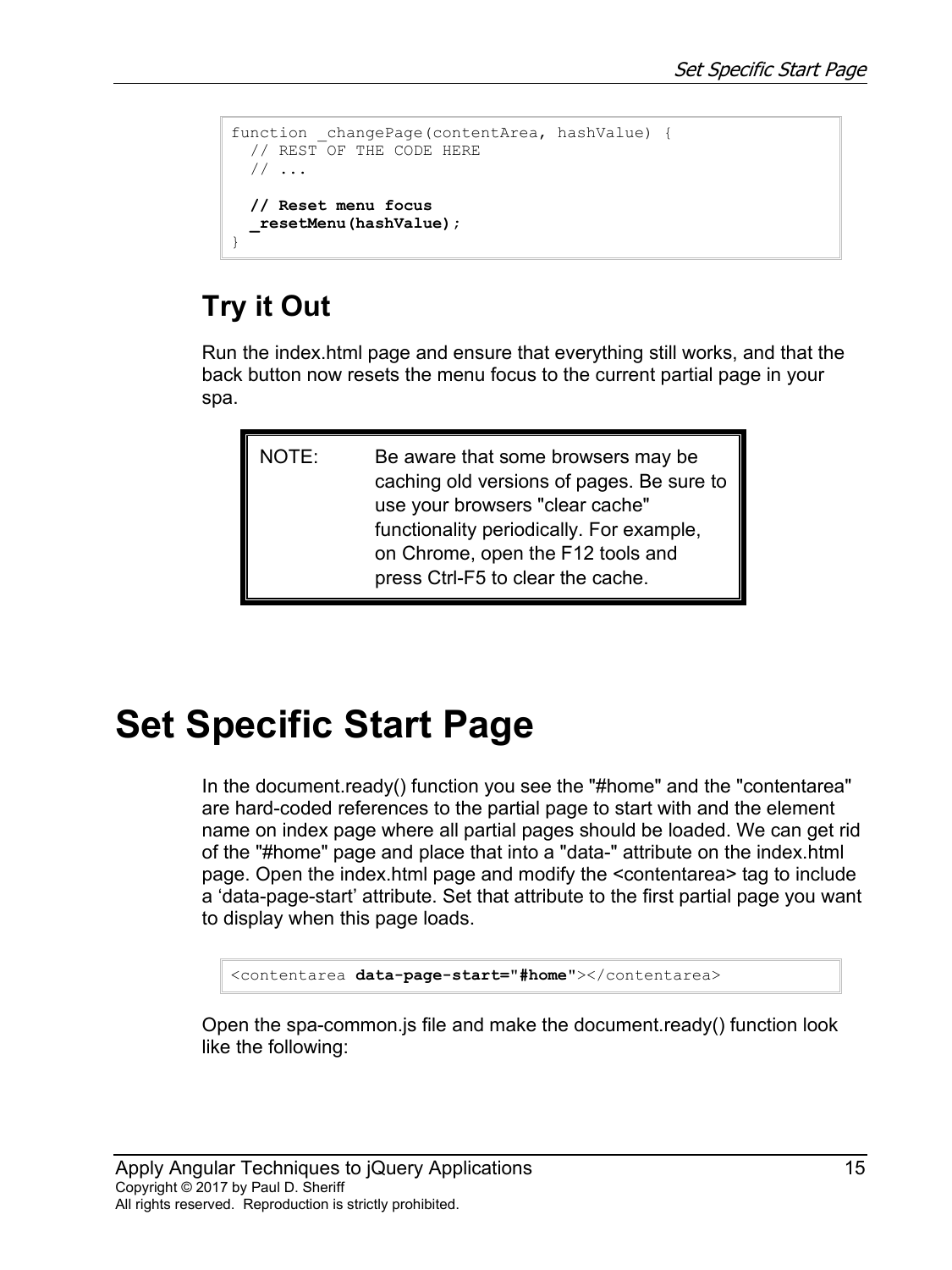```
$(document).ready(function () {
 let pageName = window.location.href;
   let contentElement = "contentarea";
   let start = $(contentElement).data('page-start');
   // Trigger home page if there is not already a hash sign
 if (pageName.indexOf("#") == -1) {
     window.location.replace(pageName + start);
   }
  else {
     spaController.changePage(contentElement, 
pageName.substr(pageName.indexOf("#")));
  }
   // Respond to changes in hash
   window.onhashchange = function () {
     spaController.changePage(contentElement, 
window.location.hash);
  }
});
```
Run the web site and ensure everything still runs as expected.

# **Find Content Area Element**

While you still need to have "contentarea" hard-coded as the element name, you can override this name if you want. All you need to do is check to see if the 'data-page-start' attribute exists on an element in your page. If it does, then you know the element that contains this attribute is the element into which all your partial pages should be rendered. Open the spa-common.js file and add a new method named init(). You can then copy the code within the document.ready() function into this new method and add some additional code as shown below.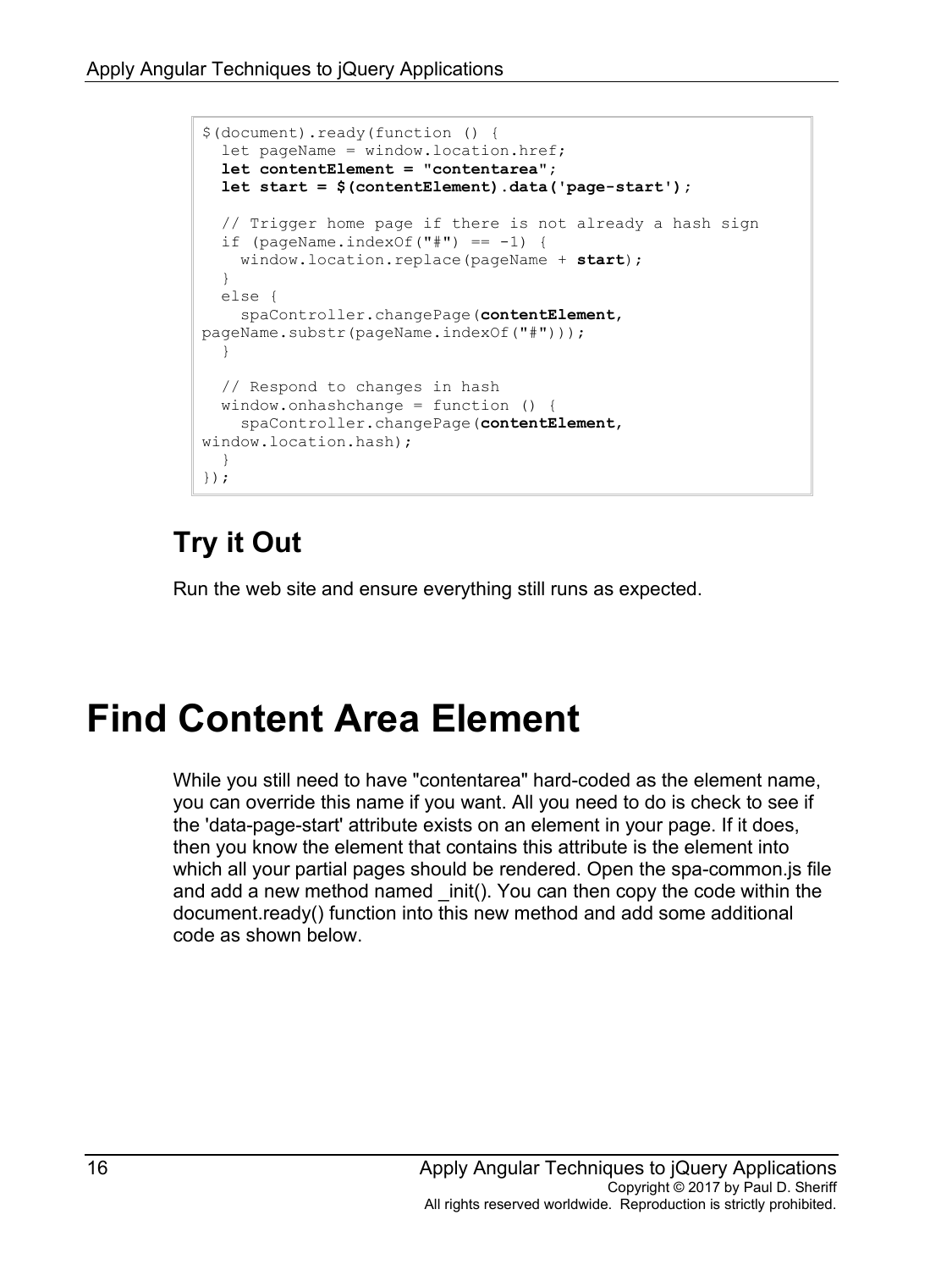```
function init() {
 let pageName = window.location.href;
 let contentElement = "contentarea";
 let start = $(contentElement).data('page-start');
  // Get content area by reading nodeName
  contentElement = $("[data-page-start]") ? $("[data-page-
start]")[0].nodeName : contentElement;
   // Trigger home page if there is not already a hash sign
 if (pageName.indexOf("#") == -1) {
   window.location.replace(pageName + start);
  }
  else {
     spaController.changePage(contentElement, 
pageName.substr(pageName.indexOf("#")));
   }
  // Respond to changes in hash
  window.onhashchange = function () {
    spaController.changePage(contentElement,
window.location.hash);
  }
}
```
Expose this method from the closure.

```
return {
   "loadPage": _loadPage,
   "changePage": _changePage,
   "init": _init
};
```
Modify the document.ready() function to call the init() method in the closure.

```
$(document).ready(function () {
   spaController.init();
});
```
The first line locates the element with the 'data-spa-start' attribute and retrieves the nodeName property. The nodeName property contains the name of the element, which in our case is "contentarea".

The second line then locates that content area and retrieves the value in the data-spa-start attribute. That value, in our case, is "#home". This value is then passed to the replace() method. Finally, in the call to the \_changePage() method, you pass the value in the **content** variable.